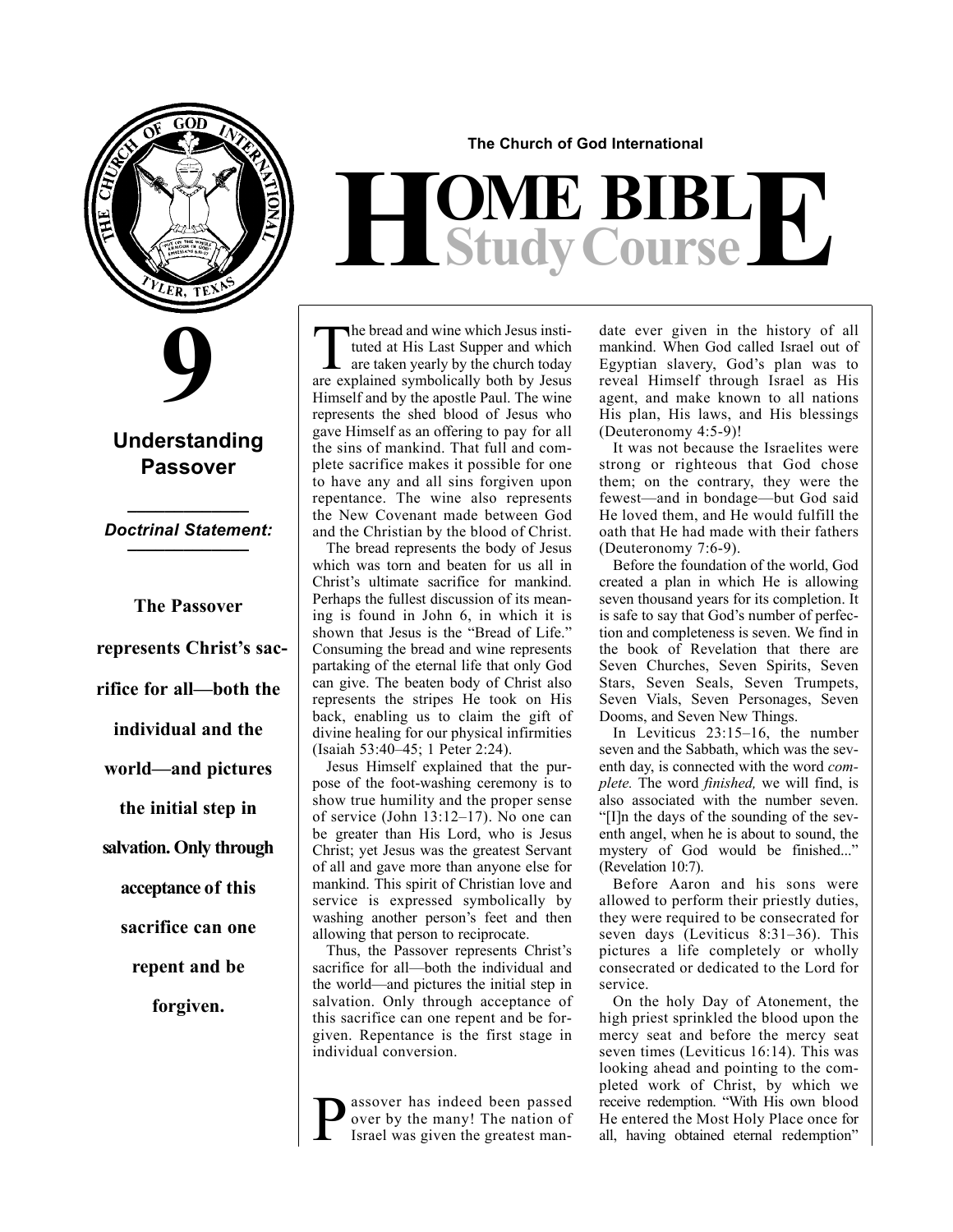(Hebrews 9:12).

God has given to His people—those He has called out of this world—seven annual festivals to keep them in the knowledge of His plan. Each festival (holy day) pictures a vital step in that plan for all of mankind. These festivals are memorials of God's plan. The ancient Israelites forgot them, and in so doing forgot the plan of God. Christians, in the beginning when Christ Jesus built the New Testament Church, knew about God's holy day festivals and kept them. However, there are very few today, calling themselves Christians, who know about these festivals; therefore the plan of God is lost to them. Hence the great confusion that exists among the many so-called "Christian churches." God's plan is lost to the disobedient, and to those who do not keep His holy day festivals.

These festivals were given to God's congregation in the wilderness, and begin with the commemoration of Israel's deliverance from Egypt, portraying the plan of God to liberate the world from sin!

The festivals are a sign between God and His people in the same way that the weekly Sabbath is a "sign" (Exodus 31:13). Never are these festivals called any thing other than the "feasts of the LORD" (Leviticus 23:2). Year after year, God's people are required to reenact the plan of God by celebrating these festival days. By doing so, God's people are continually reminded of God's plan and the part they play in it.

Jesus Christ, the Lord of the Old Testament, selected the yearly agricultural harvests of Palestine as a type of God's spiritual harvest of human beings. This keeps His people—those He is personally calling out of this world—in the understanding of His plan, the plan of salvation.

In Palestine there are two annual grain harvests. First, produced by the early rain, is the smaller spring harvest. Afterward is the larger main harvest, which is the much greater fall harvest.

The spring harvest pictures those He calls now to become His Spiritbegotten children, His church. These are the "firstfruits." This is only the beginning of His great spiritual harvest.

Jesus Christ is the one who spoke to Moses and gave him the summary of annual holy days and festivals we read about in Leviticus 23. The first three memorials, beginning with Passover, portray to the church the first part of God's plan, showing only the first fruits of Christ's work. The last four festivals look ahead to the future, showing how God will garner the latter great fall harvest of billions of souls.

Before God made the covenant with the Israelites at Sinai, He commanded that the Passover be kept forever. (Most believe it ended at the crucifixion of Christ.) It was a yearly memorial, instituted before Sinai, of the angel of death "passing over" Israel and sparing the firstborn by the blood of a slain lamb, whose blood was then put on the lintels and doorposts of their houses.

To the church, the Passover portrays the time when the true Passover Savior of the world came to shed His blood for the remission of the sins of all mankind.

The very first event or step in God's plan for man's spiritual creation is the death of Jesus Christ. Passover, being the first one of God's annual festivals, depicts that incident. Jesus, in the New Testament, commanded that it be observed each year, with new symbols, as a memorial of His death, ensuring that we would not forget His sacrifice (Luke 22:19–20; 1 Corinthians 11:23–27).

Anciently, Christ gave His laws and holy days to Israel. The Scriptures tell us that the "oracles," the Old Testament Scriptures, were committed to Israel. These "oracles" included the weekly Sabbath, the holy days, and the sacred calendar. All these were to be passed on from one generation to another (Acts 7:38; Ezekiel 20:12).

When the House of Israel went into captivity, beginning in 721 B.C., they lost the knowledge of God and their responsibility to preserve the "oracles," and the responsibility was then passed on to the Jews. The House of Judah (Jews) went into captivity beginning in 604 B.C., after the death of Solomon, when they split away from the House of Israel. They were in captivity to Babylon for some 70 years before being allowed to return to Jerusalem by Cyrus the Great. They did not lose their identity or the knowledge of their God. Knowing that God had punished them for Sabbath-breaking, they faithfully retained the true calendar, the knowledge of the Sabbath, and God's holy days.

### **Some Final Words**

Be sure and go to God, in Jesus Christ's name, and ask for help in understanding this most important lesson about the Passover. Remember, this is *your* Bible study. We are only acting as a guide to help you discover on your own the great truths of the Bible that God wants you to know. As you continue your study you will become aware of a message that you will be unable to ignore. By asking God to help you in your study of His Word, you will develop a deeper relationship with your God and Savior. May God bless you in your continuing study of His Word.

### **Understanding Passover**

There was only one original Passover. There will never be another like it. The Old Testament Passover typified the demanding need for a Savior.

This original Passover evidenced the Exodus of Moses and the children of Israel out of Egypt, the land of sin (Hebrews 11:23-29).

God commenced His work of freeing Israel by pouring out His plagues on the Egyptians, prevailing upon Pharaoh to release the Israelites so they could travel into the wilderness to worship Him. The account of this original Passover is found in Exodus 12.

Because Israel had been in Egyptian bondage for nearly 250 years, they lost track of time, had not been allowed to worship God as He had ordained, and did not even know when God's calendar year began. Therefore God had to reveal to them that Abib was the first month in the spring, beginning God's sacred calendar (Exodus 12:1–2).

On the tenth day of *Abib* each family was to select a lamb of the first year, without any flaws, defects, spots, or imperfections, from the sheep or the goats. They were then to keep it until the fourteenth day of the same month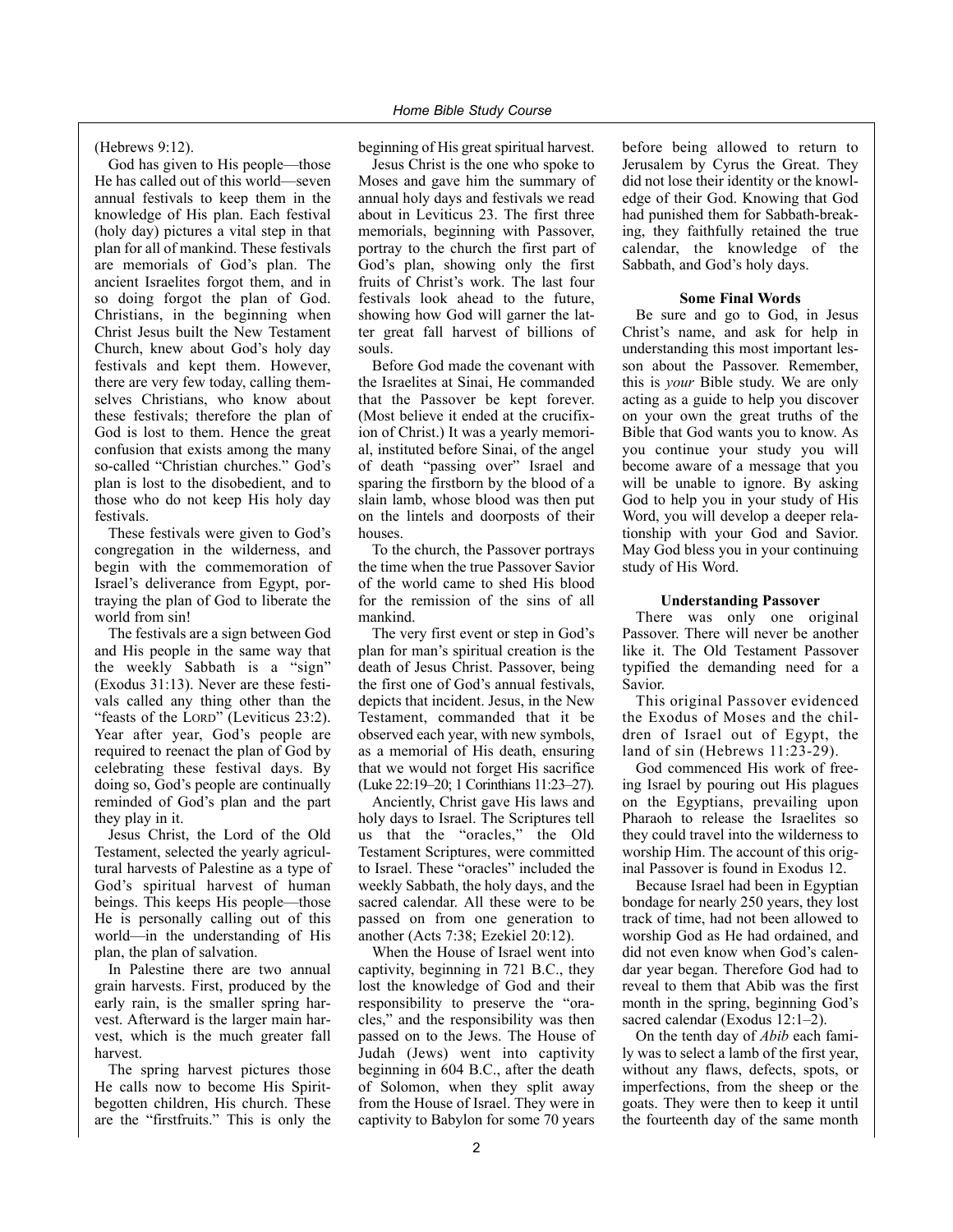(Exodus 12:3–5).

In the New Testament, when John the Baptist saw Jesus approaching him, he proclaimed, "Behold! The Lamb of God who takes away the sin of the world!" (John 1:29).

It is easy to understand that this perfect lamb of Exodus 12 looked forward prophetically to Christ the Savior, our "Lamb" who was sinless and without blemish or spot  $(1$  Peter 1:19).

Toward the end of the fourteenth day of the month of Abib, the Israelites were to take the lamb and slay it. The blood was to be drained from the lamb and then applied to the lintel and each side-post of the door of the house they were staying in. (Exodus 12:7).

On that night, God brought His final devastating plague upon Egypt to compel Pharaoh to free Israel (Exodus 12:12,29). It was the blood of the lamb on their doorways that saved them from death (verse 13). In every house of the Egyptians, the firstborn of every family suffered death, even in Pharaoh's household and even the firstborn who was in the dungeon and the firstborn of all cattle (Exodus 12:29–30).

It was the blood of the lamb that protected the Israelites from the passing over of the angel of death. And all those today who will not harden their hearts, but instead repent and come under the blood of the Lamb—Christ, who was sacrificed for us  $(1)$ Corinthians 5:7)—will be protected from the penalty of eternal death!

### **Review**

*1. There was only one original Passover.*

*2. There was a great Exodus of the children of Israel, led by Moses, out of Egypt, the land of sin.*

*3. The calendar of God had to be revealed to the Israelites, for they had lost track of time.*

*4. On the tenth day of the month of Abib, each family was to select a lamb. 5. The lamb was to be without flaws or imperfections.*

*6. They were to keep the lamb until the fourteenth of the month of Abib and then slay it.*

*7. John the Baptist said that Jesus was the Lamb of God that takes away the sin of the world.*

*8. The lamb of the Exodus looked forward prophetically to Christ our Savior Lamb, who was sinless and without blemish or spot.*

*9. The blood of the lamb was to be put on the lintel and side-post of the door of their dwelling.*

*10. It was the blood on the doorways of their houses that saved them.*

*11. It is the Blood of Christ, our Passover, that will save us from the penalty of eternal death.*

*12. Jesus Christ is our Passover Lamb sacrificed for us*.

### **Scriptures to Read, Remember, and Recite**

*Hebrews 11:23–29; Exodus 12: 1,2–5; John 1:29; 1 Peter 1:19; Exodus 12:7; Exodus 12:12–13,29–30; 1 Corinthians 5:7*

### **Jesus Observed the Passover**

For a leader to be successful, he must be willing to do what he asks others to do. Jesus was that kind of leader from the time He was a child.

When Jesus was only 12 years old He went with His family to Jerusalem to keep the feast of the Passover, which they did every year according to their custom. Jesus knew that God the Father's work was the most important business to be involved in. It was some three days later when His parents found Him sitting in the Temple at Jerusalem confounding the doctors with His grace and wisdom (Luke 2:40–49).

When He was of mature age He continued to observe the Passover with His disciples (John 2:13,23).

All through His life Jesus kept the annual festivals ordained by God for Israel, and also during His ministry. The seven annual festivals are memorials ordained to be kept forever, including Passover, and Jesus kept them all faithfully (Exodus 12:14).

It is evident that the Passover was to be observed once a year, as a memorial, and Jesus and His disciples obeyed God's command (Exodus 13:10).

Therefore, baptized Christians today are held responsible by God to observe these festivals (1 Corinthians 11:23–26).

Recorded church history proves that God's scattered people, for some two thousand years, remained in the faith once delivered to the saints.

God's church today continues to uphold the early New Testament church's tradition of observing all of the annual festivals established by Jesus Christ and God the Father.

### **Review**

*1. Jesus, as a young boy, observed the Old Testament Passover.*

*2. To Jesus, His Father's business was of most importance.*

*3. The Passover is to be observed as a memorial once a year.*

*4. Members of the church are held responsible by Christ to observe God's festivals*.

### **Scriptures to Read, Remember, and Recite**

*Luke 2:40–49; John 2:13,23; Exodus 12:14; 13:10; 1 Corinthians 11:23–26*

### **Christ Our Passover**

If human beings are to be saved, they must have the death penalty removed from them. This death penalty is the result of sin. For our sins to be pardoned and washed away it was necessary for Jesus Christ to be more than just a flesh-and-blood human being!

Jesus Christ had to be God in the flesh. Jesus could not have had the singul nature of others. It was absolutely necessary that Christ be divine, God in the flesh! His life must be worth more than the sum total of all human life.

Jesus had to be God in the flesh, and He actually had to die by shedding His blood, or He is not our "Passover Savior."

Notice how God's Word tells us clearly that our Creator, the One who made all things, and was the Word and Spokesman, became a flesh-and-blood human being by being miraculously conceived of the Holy Spirit and then born of a human woman (John 1:14; Matthew 1:20–23; Luke 1:35; Titus 2:13–14). It is abundantly clear from these scriptures that Jesus Christ is our God and Savior.

The apostle John continues on to give us more information about Jesus Christ being our Creator. "In the beginning was the Word [*Logos*], and the Word was with God, and the Word was God. He was in the beginning with God. All things were made through Him, and without Him nothing was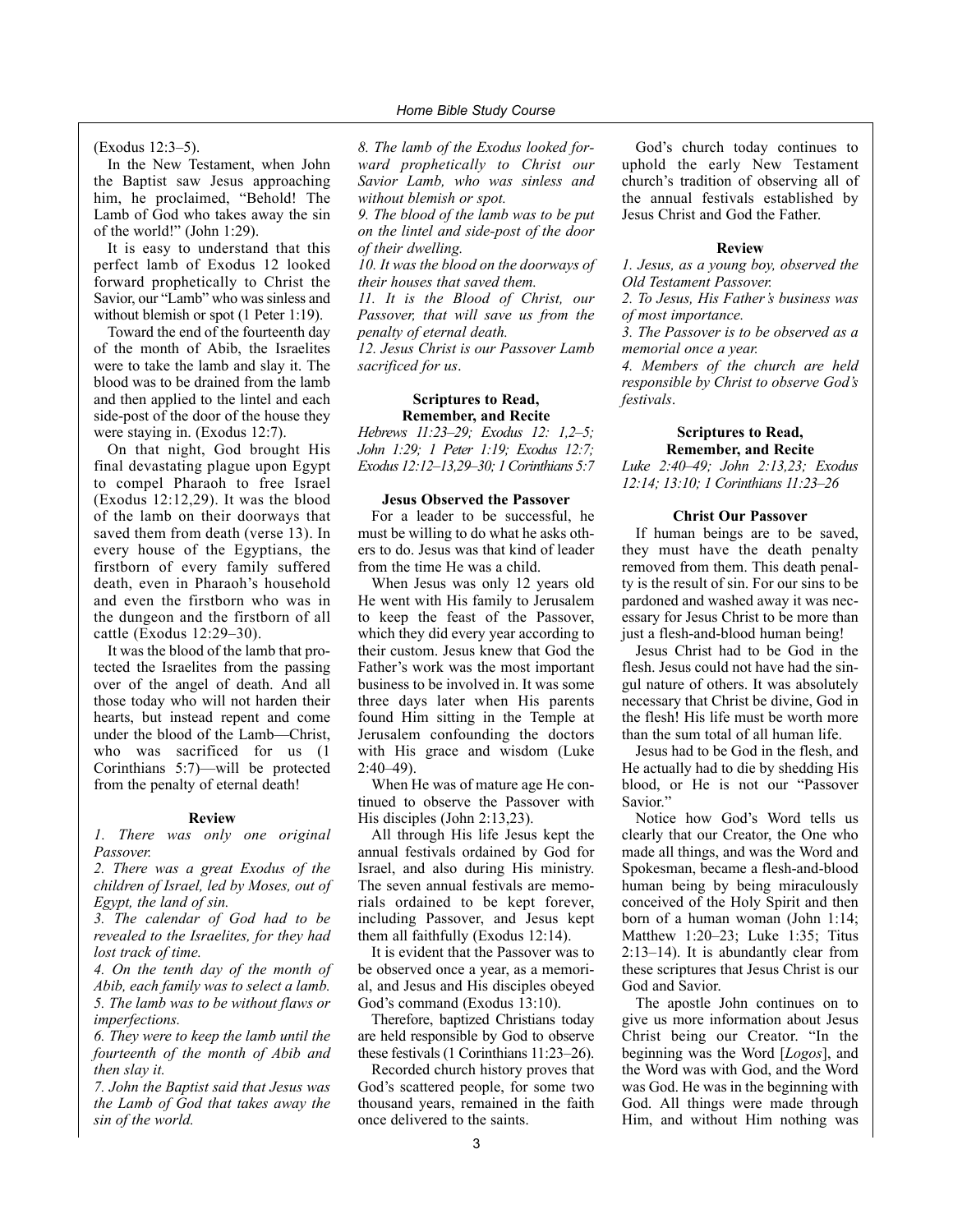made that was made" (John 1:1–3).

There is no doubt that the great God Almighty of the Old Testament became flesh and blood so He could die and pay the death penalty we have incurred through sin, the breaking of God's holy and righteous law (1 John  $3.4$ ).

The apostle Paul, in writing to the Philippians, tells us, "[W]ho, being in the form of God [prior to His human existence], did not consider it robbery to be equal with God, but made Himself of no reputation [or "emptied Himself"], taking the form of a bondservant, and coming in the likeness of men. And being found in appearance as a man, He humbled Himself and became obedient to the point of death, even the death of the cross. Therefore God also has highly exalted Him and given Him the name which is above every name, that at the name of Jesus every knee should bow, of those in heaven, and of those on earth, and of those under the earth, and that every tongue should confess that Jesus Christ is Lord, to the glory of God the Father" (Philippians 6:6–11).

Again, to the Corinthians, Paul writes, "For indeed Christ, our Passover, was sacrificed for us" (1 Corinthians 5:7).

If the original Old Testament lamb, given to the Israelites, had not been sacrificed, the Israelites' firstborn would have been killed in Egypt and they could not have been delivered out of this land which was *typical of sin.* In like manner, if Jesus was not sacrificed, slain, and had His own blood shed, we, who are the firstfruits today, would not have a Savior!

Israel killed the Passover lamb by shedding its blood (Exodus 12:6,7).

In the book of Hebrews we find it was expedient that Jesus Christ die and shed His blood. "And according to the law almost all things are purified with blood, and without shedding of blood there is no remission" (Hebrews 9:22).

God reveals in His plan that it is vitally necessary that blood be shed if there is to be remission of sins. And if Jesus did not shed His blood He could never have become our Passover Lamb, sacrificed for us.

Turn to Isaiah and see what the prophet foretold hundreds of years ago. "He was oppressed and He was afflicted, yet He opened not His mouth; He was led as a lamb to the slaughter, and as a sheep before its shearers is silent, so He opened not His mouth. He was taken from prison and from judgment, and who will declare His generation? For He was cut off from the land of the living; for the transgressions of My people He was stricken" (Isaiah 53:7–8)

Again Isaiah prophesies about Christ. "He poured out His soul unto death, and He was numbered with the transgressors, and He bore the sin of many, and made intercession for the transgressors" (verse 12).

In Leviticus 17:11, we find that the soul, or life, of all living flesh resides in the blood.

Jesus Christ didn't die of a broken heart, or any other such nonsense. Jesus poured out His blood unto death, willingly, for all of mankind. Jesus became our Passover Lamb by shedding His life blood for the sins of mankind.

### **Review**

*1. Jesus had to be God in the flesh. 2. Jesus could not have had the sin nature of people.*

*3. To pay the penalty of sin that the law demands, God had to die.*

*4. Sin is the transgression of the law.*

*5. Jesus Christ, the "Word," created all things.*

*6. Every knee shall bow to Jesus.*

*7. Jesus Christ had to die and shed His own blood if there was to be remission of sins.*

*8. Jesus was as a lamb brought to the slaughter.*

*9. Jesus poured out His blood unto death.*

*10. Jesus became our "Passover Lamb" by shedding His blood*.

### **Scriptures to Read, Remember, and Recite**

*John 1:14; Matthew 1:20–23; Luke 2:35; Titus 2:13–14; John 1:1–3; 1 John 3:4; Philippians 2:6–11; 1 Corinthians 5:7; Exodus 12:6–7; Hebrews 9:22; Isaiah 53:7,8,12; Leviticus 17:11* 

### **Christ's Beaten Body—Why?**

Before Jesus was led away to be cru-

cified on the stake, He was brutally beaten by those under the authority of Pilate (Matthew 27:26). He received such a prolonged and unrelenting, torturous beating that He was unrecognizable (Isaiah 52:14). We also suggest that you read the whole of Psalm 22, which prophetically and vividly describes the terrible suffering Jesus was to experience at the hands of His tormentors.

Jesus suffered this painful torture and breaking of His flesh (though His bones were not broken) for our benefit, so that we might receive the physical healing of our bodies through faith in Him. Be sure and read all of the following verses: Isaiah 53:5; 1 Peter 2:24; Psalm 103:2–3).

Jesus went through this ripping and tearing of His flesh so we, through faith in His broken body, could have the forgiveness of our physical sins—the healing of our bodies when we are sick—as well as the forgiveness of our spiritual sins by His shed blood.

It is for this purpose that Jesus instituted the breaking of bread at His Last Supper with the disciples. It is a symbol of His broken body given to the tormentors for our healing and a reminder to us that it is "by His stripes we are healed."

### **Review**

*1. Jesus was brutally scourged by those under authority of Pilate.*

*2. The beating was so severe He was unrecognizable.*

*3. It is through the beaten body of Jesus that we can receive the physical healing of our bodies.*

*4. Breaking the unleavened bread reminds us that it is by His stripes we are healed*.

### **Scriptures to Read, Remember, and Recite**

*Matthew 27:26; Isaiah 52:14; Psalm 22; Isaiah 53:5; 1 Peter 2:24; Psalm 103:2–3* 

A primary point to remember is not to confuse the Old Testament Passover with that which Jesus Christ initiated on the night He was betrayed! Remember, also, that in God's method of time keeping, His days begin at sundown and end at sundown.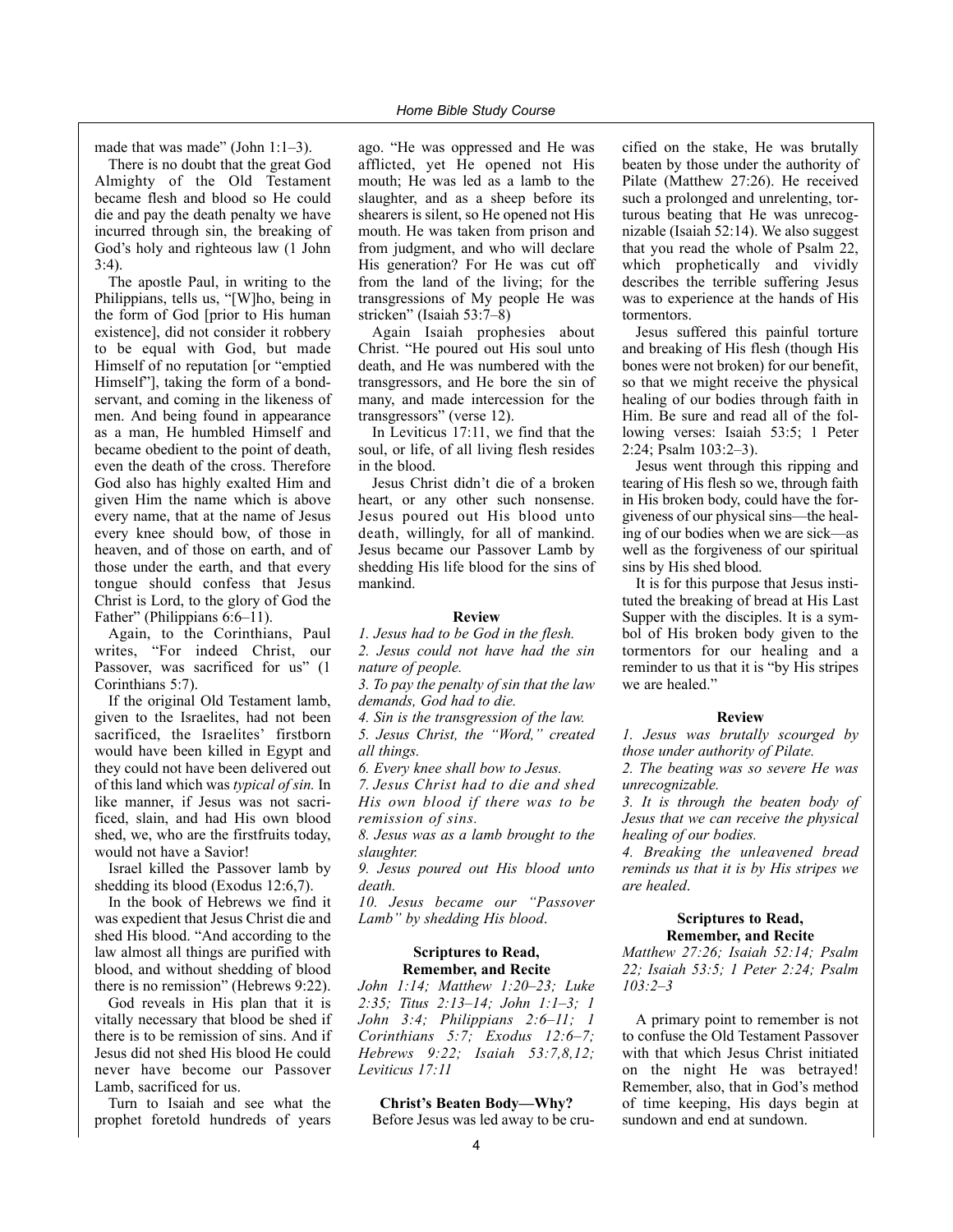At the beginning of the fourteenth, the Church of God International observes the "Lord's Supper," or Communion, which takes into consideration that "Christ our Passover is sacrificed for us." These terms are used by the apostle Paul himself in giving instructions to the Corinthians (1 Corinthians 10:16; 11:20; 5:7).

God's people have called this "the Passover," and there is nothing wrong in doing this, which will probably be a continuing tradition. There is no doubt that Christ our Passover is sacrificed for us (1 Corinthians 5:7), but the ceremony of the commemoration of His death is kept very differently than the Old Testament Passover in that it uses the new symbols of foot washing (representing humility of service), unleavened bread (representing His broken body), and wine (representing His shed blood).

The original Old Testament Passover consisted of the Israelites slaying a lamb and placing its blood on the door posts of their dwellings. The Jews commemorate this event by having a dinner called a "Seder." Jesus Christ is our Passover, represented by the lamb slain by the ancient Israelites.

The Old Testament Passover is a "night to be much observed," which God's people do celebrate joyfully on the fifteenth in their homes or by dinning out, also taking this opportunity to teach the young children its importance in both Old and New Testaments (1 Corinthians 10:11–17; 11:23–26).

### **The New Symbols**

Foot washing ceremony: On the night Jesus was betrayed, He arose from supper, laid aside His garments, took a towel, and wrapped it around Himself. After that He poured water into a basin, and went from one disciple to another washing their feet. This was one of the lowliest jobs performed by slaves and servants for their masters in that period of time. This menial task was necessary because of the opentoed sandals worn, which allowed the feet to become dusty.

Notice that this ceremony of washing the disciples' feet was no part of the Old Testament observance of the Passover. This was something new, being initiated by Jesus for the first

time (John 13:4–10).

He went on to explain to His disciples that since they accepted Him as their Lord and Master, and that He, as their Lord and Master, washed their feet, they in turn should be humble enough to wash each other's feet (John 13:12–14,16). Jesus laid His life down willingly for the entire world (John 3:16). No man was able to take the life of Jesus. Jesus had the power to lay His life down, and to take it up. (John 10:17–18). He was making the point with His disciples that they were to do as He did. They were to lay down their life (and their time) for one another and the Church of God, of which He was the foundation. Jesus came to serve, not to be served! He expected no less of His disciples. The New Testament and secular history do show that many of the apostles and disciples gave their lives in service to the church as well as to all mankind.

This command from Jesus was for all people at all time. Jesus additionally admonished His disciples to teach all nations whatsoever He commanded them (John 13:14–15; Matthew 28:19–20).

Jesus went a step further by saying that all those who obeyed His words by entering into and taking part in this ceremony were promised a special blessing (John 13:17; 14:23)!

### **Review**

*1. Jesus instituted the new ceremony of foot washing, representing humility of service for one another.*

*2. Jesus willingly laid His life down. 3. No man was able to take His life. God had to allow it to be taken.*

*4. As disciples of Christ, we are to lay our life down (and our time) for each other.*

*5. Jesus came to serve, not to be served.*

*6. Everything Jesus commands should be taught to all people.*

*7. If we participate in the foot-washing service, we are promised a "special blessing."*

### **Scriptures to Read, Remember, and Recite**

*John 13:4–10,12–14,16; 3:16; 10:17–18; 13:14–15; Matthew 28:19–20; John 13:17; 14:23*

### **The New Symbols: Bread and Wine**

About two thousand years ago, Jesus Christ initiated a totally new concept for New Testament Christians in regard to the Old Testament Passover, and in the remembrance of His death, which paid the death penalty we all have earned (Romans 6:23).

Now, Jesus Christ is our Passover sacrifice. Jesus had to clarify, and establish a new ceremony!

After Jesus washed His disciples' feet He instituted the new symbols of unleavened bread and wine (Luke 22:15–20; Matthew 26:26–29). Unleavened bread was always to be eaten at the Passover, which was commanded by God (Exodus 13:6). Also notice the instruction of Jesus in regards to the unleavened bread representing His broken body which is given for you, and this bread is to be partaken of "in remembrance of Me"(Luke 22:19).

The apostle Paul made the following statement: "The bread which we break, is it not the communion of the body of Christ? For we, though many, are one bread and one body; for we all partake of that one bread (1 Corinthians 10:16–17).

When we break the bread, is it not a means of communion (sharing) in the body of Christ? When we partake of this bread, we are saying we thoroughly discern the body of Christ!

In Matthew 26:28–29 we find that Jesus chose wine to represent symbolically His blood, which was shed for the forgiveness of past sins. "The cup of blessing which we bless, is it not the communion of the blood of Christ?" (1 Corinthians 10:16).

Jesus, when speaking to the Pharisees by means of a parable, said that unless we do symbolically partake of His body and blood we can have no life in us (John 6:48,51–54)!

While at first this command of Jesus may sound revolting, we must stop and realize Jesus was speaking symbolically. Jesus would never break His Father's commandments. Leviticus 17:14 tells us that drinking blood is forbidden.

What He was telling the Pharisees, and ultimately His church, is that they must make a covenant with Him, con-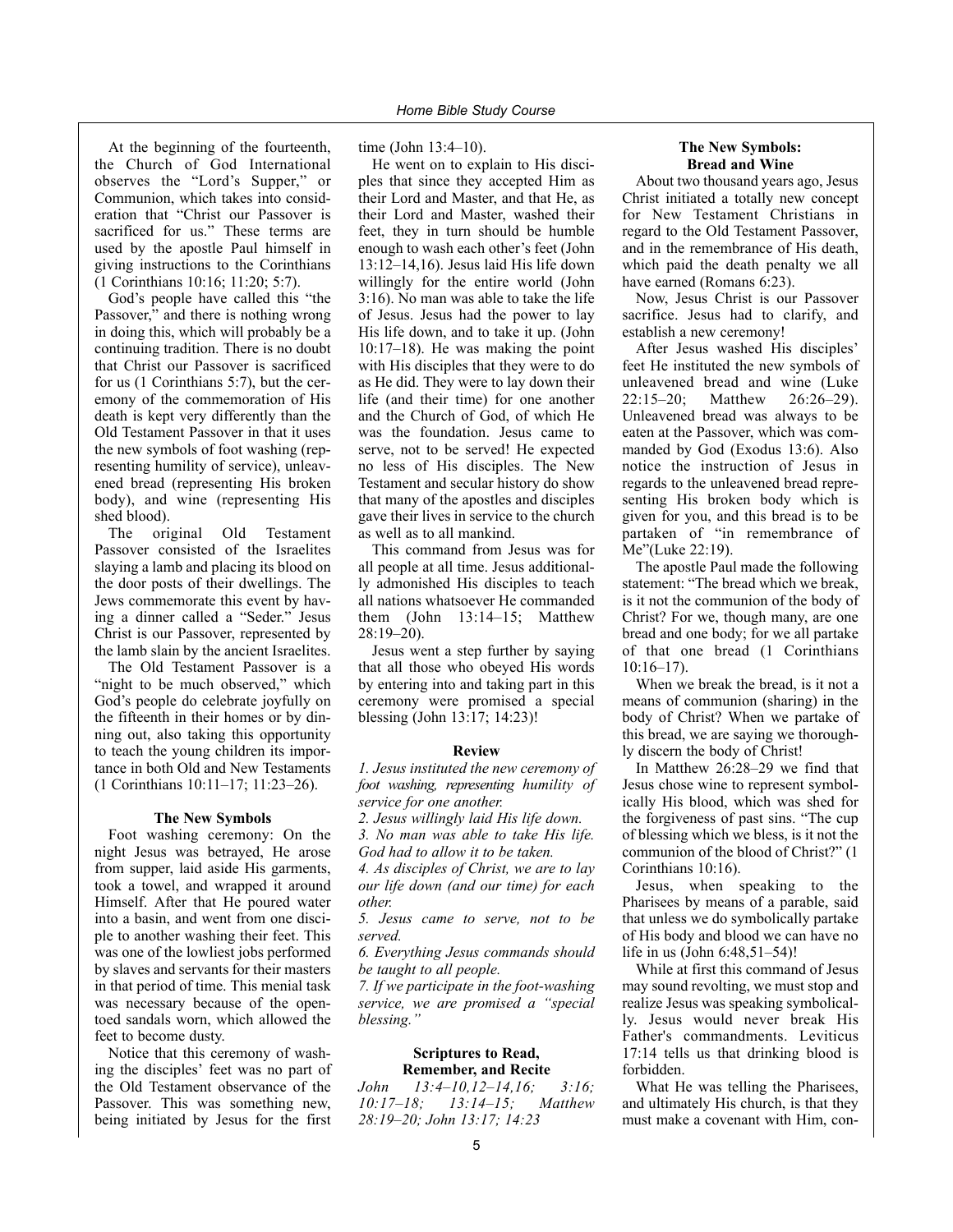sisting of eating unleavened bread (a symbol of His broken body) and drinking wine (a symbol for His blood). By doing so we become one with Him; we become blood brothers, and sisters, members of the God Family (Matthew 26:27–28; Ephesians 3:14–15). Be sure to read all these verses! This is one of the reasons many of the disciples stopped following Him at this time, because they knew He was telling them that they would have to make a covenant with Him, accepting Him as the Son of God, and as their Passover Savior!

Jesus also asked this forthright question: "Who is my mother and who are my brethers?" And then He gave this lucid answer. "For whoever does the will of my Father in heaven is my brother and sister and mother" (Matthew 12:48–50). By accepting Jesus as our Passover sacrifice, and annually partaking of the symbols established by Him, we become members of His Family.

In Jesus' final prayer we find Him praying that we all may be one in Him and His Father (John 17:20–21).

After Jesus established the new symbols of bread and wine, He commanded His disciples to keep it in memory of His death (Luke 22:19–20).

The apostle Paul also continued to teach Christians the correct way to partake of the new symbols, the bread and wine (1 Corinthians 11:23–26).

Many true Christians had to stand up and defend their faith and even give their lives (Revelation 2:9–10). One such person was Polycarp, a student of the apostle John.

"But Polycarp also was not only instructed by the apostles, and conversed with many who had seen Christ, but was also, by apostles in Asia, appointed Bishop of the Church of

### **Notes:**

Smyrna....He it was who, coming to Rome in the time of Anicetus, bishop of Rome around 154 A.D., caused many to turn away from the...heretics to the Church of God, proclaiming that he had received this one and sole truth from the apostles....

"For neither could Anicetus persuade Polycarp not to observe what he had always observed with John the disciple of our Lord, and the other apostles with whom he had associated..." (quoted from Eusebius' *Ecclesiastical History*, Book V, chapter 24, in the *Nicene and Post-Nicene Fathers*, vol. I).

Another Christian named Polycrates, from Asia Minor, gave this witness to Victor of Rome: "As for us, then, we scrupulously observe the exact day, neither adding nor taking away. For in Asia great luminaries have gone to their rest, who shall rise again in the day of the coming of the Lord....I speak of Philip, one of the twelve apostles...John, moreover who reclined on the Lord's bosom....Then there is Polycarp....These all kept the Passover on the fourteenth day of the month in accordance with the Gospel, without ever deviating from it, but keeping to the rule of faith" (*Ante-Nicene Fathers*, vol. 8, pp. 773,774).

Jesus did not do away with the Passover; He instituted new symbols representing His broken body and shed blood which are the tokens of the New Covenant, which we reaffirm each year. These things are commanded by Christ for New Testament (Covenant) Christians.

It is a memorial of Christ's death, reaffirming, year by year "till He come," the true Christian's faith in the blood of "Christ our Passover" for the remission of sins. Jesus, commanded, "This do in remembrance of Me."

### **Review**

*1. Christ our Passover is sacrificed for us.*

*2. Unleavened bread was always to be eaten at the Old Testament Passover. 3. Jesus instructed the use of unleavened bread to represent symbolically*

*His broken body, broken for us.*

*4. The bread was to be partaken of "in remembrance of Me."*

*5. For we (the church) being many are one bread and one body.*

*6. Jesus chose wine to represent His blood shed for the forgiveness of past sins.*

*7. If we do not partake symbolically of His body and blood, we can have no life in us.*

*8. By taking part in the new symbols, we become blood relatives of Jesus, and members of the God Family.*

*9. When we participate in the Lord's Supper (Communion), Christ being our "Passover sacrificed for us," we are reaffirming the New Testament (Covenant) we made with Jesus.*

*10. Jesus prayed that we would be "one" in Him, and His Father.*

*11. Jesus commanded us to take the new symbols yearly in memory of His death.*

*12. Paul continued to teach Christians the correct way to partake of the bread and wine*.

### **Scriptures to Read, Remember, and Recite**

*Romans 6:23; Luke 22:15–20; Matthew 26:26–29; Exodus 13:6; Luke 22:19; 1 Corinthians 10:16–17; Matthew 26:28–29; 1 Corinthians 10:16; John 6:48,51–54; Leviticus 17:14; Ephesians 3:14–15; Matthew 12:48–50; John 17:19–21; 1 Corinthians 11:23–26; Revelation 2:9–10.*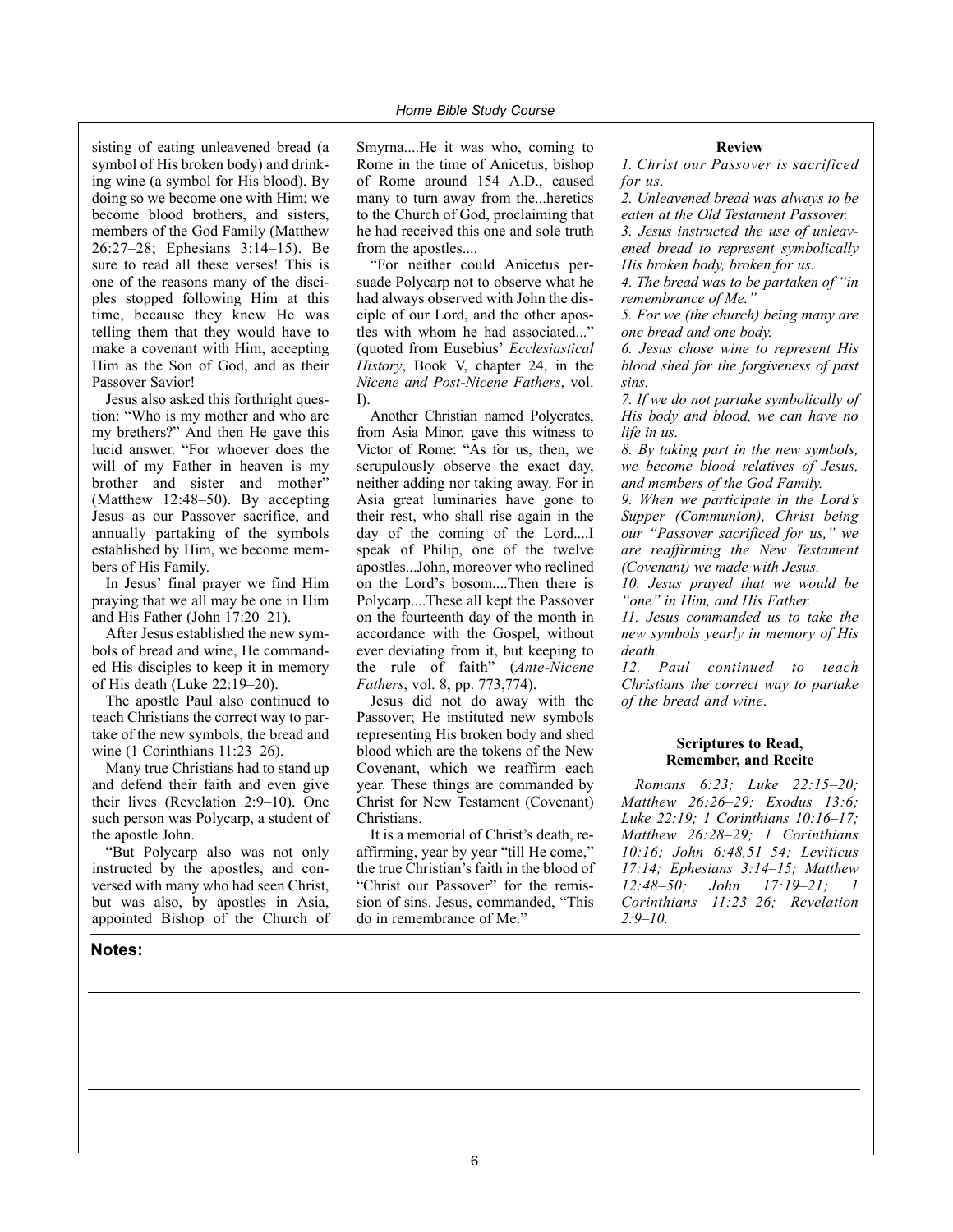### **The Church of God International**

# **9**

# **Understanding Passover**



**Write your answers to the questions on a separate sheet of paper. Check** *your* **answers with the answers found at the end of the test. Detach the return coupon at the bottom of the page and mail back to us. We will send the next lesson in the series to you.**

# $H$ **Study Course**

# *True or False Questions*

1. There was only one original Passover.

2. The children of Israel left Egypt immediately after the Passover.

3. God had to reveal when His calendar year began.

4. The Israelites selected their lamb on the fourteenth.

5. They selected a lamb with flaws and defects to protect the rest of the herd.

6. John the Baptist never said Jesus was the Lamb of God.

7. The lamb was slain at the end of the fourteenth in Egypt.

8. The angel of death passed over the Israelites because the angel knew where they lived.

9. The blood on the Israelites' doors meant they were not sinners.

10. The blood of the lamb is what protected the houses of the Israelites.

11. Jesus didn't want to be involved in His Father's business.

12. God holds His people responsible for keeping the festivals.

13. Jesus had to be God in the flesh.

14. Jesus had a sinful nature from birth.

15. Jesus did not have to shed His blood to be our Savior.

16. Jesus was miraculously conceived by the Holy Spirit.

**Yes!**

**Send me**

**Lesson 10**

*Continued on next page*

*Cut along dotted line Cut along dotted line*



**The Church of God International**

 $\frac{1}{2}$  **HOME BIBL E** 

| Name: |          |        |  |
|-------|----------|--------|--|
|       | Address: |        |  |
|       |          | State: |  |
| Zip:  | Phone:   |        |  |

*Code—CO10*

*Send to:* **The Church of God International P.O. Box 2525 Tyler, TX 75710**

*Thanks for letting us serve you!*